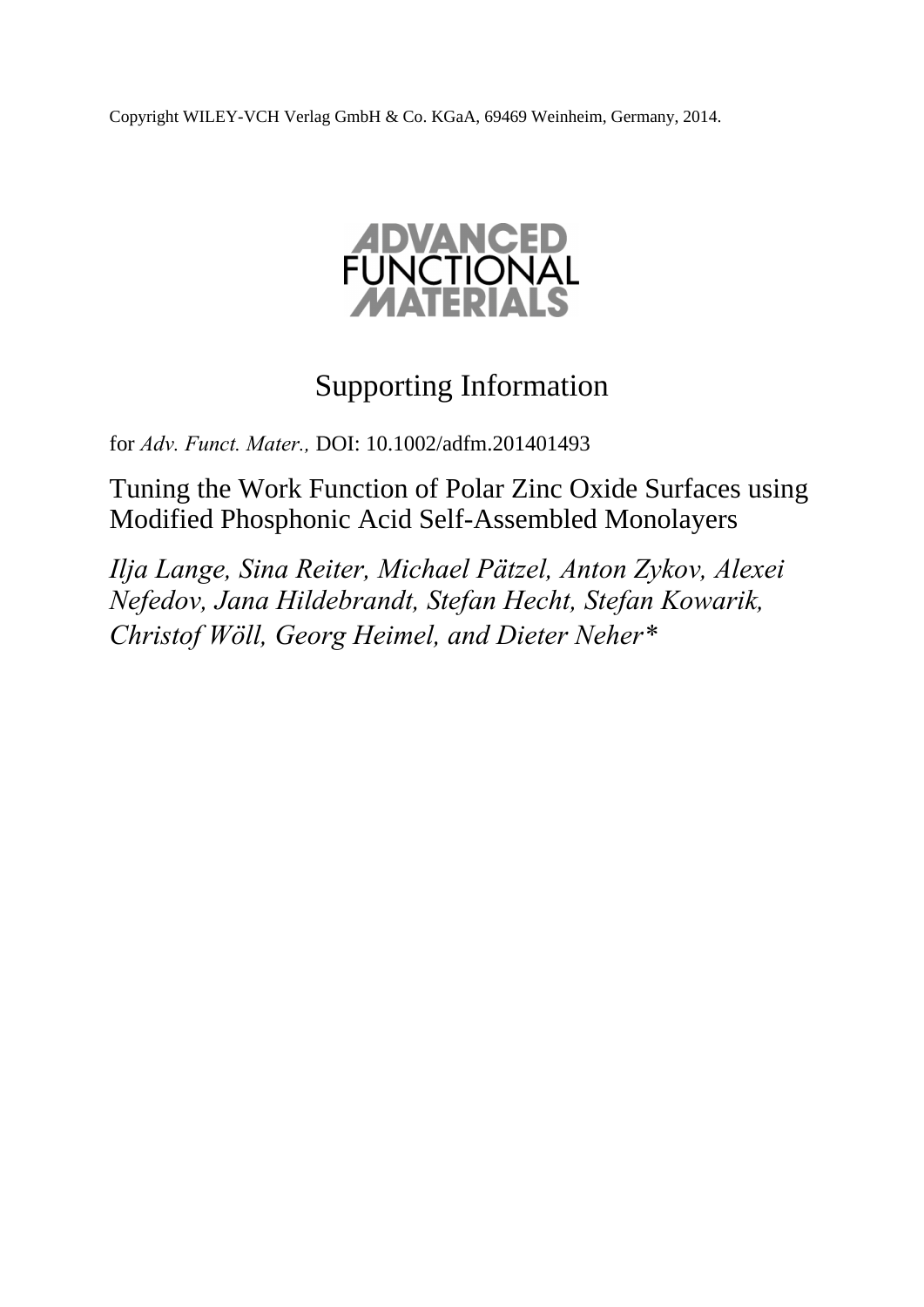#### ((Supporting Information can be included here using this template))

Copyright WILEY-VCH Verlag GmbH & Co. KGaA, 69469 Weinheim, Germany, 2013.

## Supporting Information

### **Tuning the Work Function of Polar Zinc Oxide Surfaces by Modified Phosphonic Acid Self-Assembled Monolayers**

*Ilja Lange, Sina Reiter, Michael Pätzel, Anton Zykov, Alexei Nefedov, Jana Hildebrandt, Stefan Hecht, Stefan Kowarik, Christof Wöll, Georg Heimel, and Dieter Neher\** 

*Immersion time dependence of resulting WF.* Figure S1 shows the relation between immersion time and resulting WF of BrBPA or 3FMBPA, respectively, on top of ZnO (000-1)-O single crystals. With increasing immersion time *t*, the WF increases as well according to an increasing density of dipoles. The highest WF value is reached after an immersion time of about 20 min. The subsequent decay at longer immersion times is caused by a disruption of the effective dipole moment. Because the SAMs appear to be rather robust, a destruction of the first monolayer is not likely. Therefore, the decay might be explained by inverted molecular overlayers. A rather textured topography of the AFM images supports this suggestion.



Figure S1. WF of the ZnO substrates after different immersion times to a BrBPA (a) or 3FMBPA (b) solution, respectively.

*Etching Effect.* Figure S2 displays the AFM height profile together with the corresponding phase image of a ZnO crystal surface after immersion to a 1 mM BPA solution in absolute ethanol (G CHROMASOLV®, Sigma Aldrich, 99.9%). A grainy structure is visible in both images. These grains are loosely bound to the surface and can easily be shifted away by an